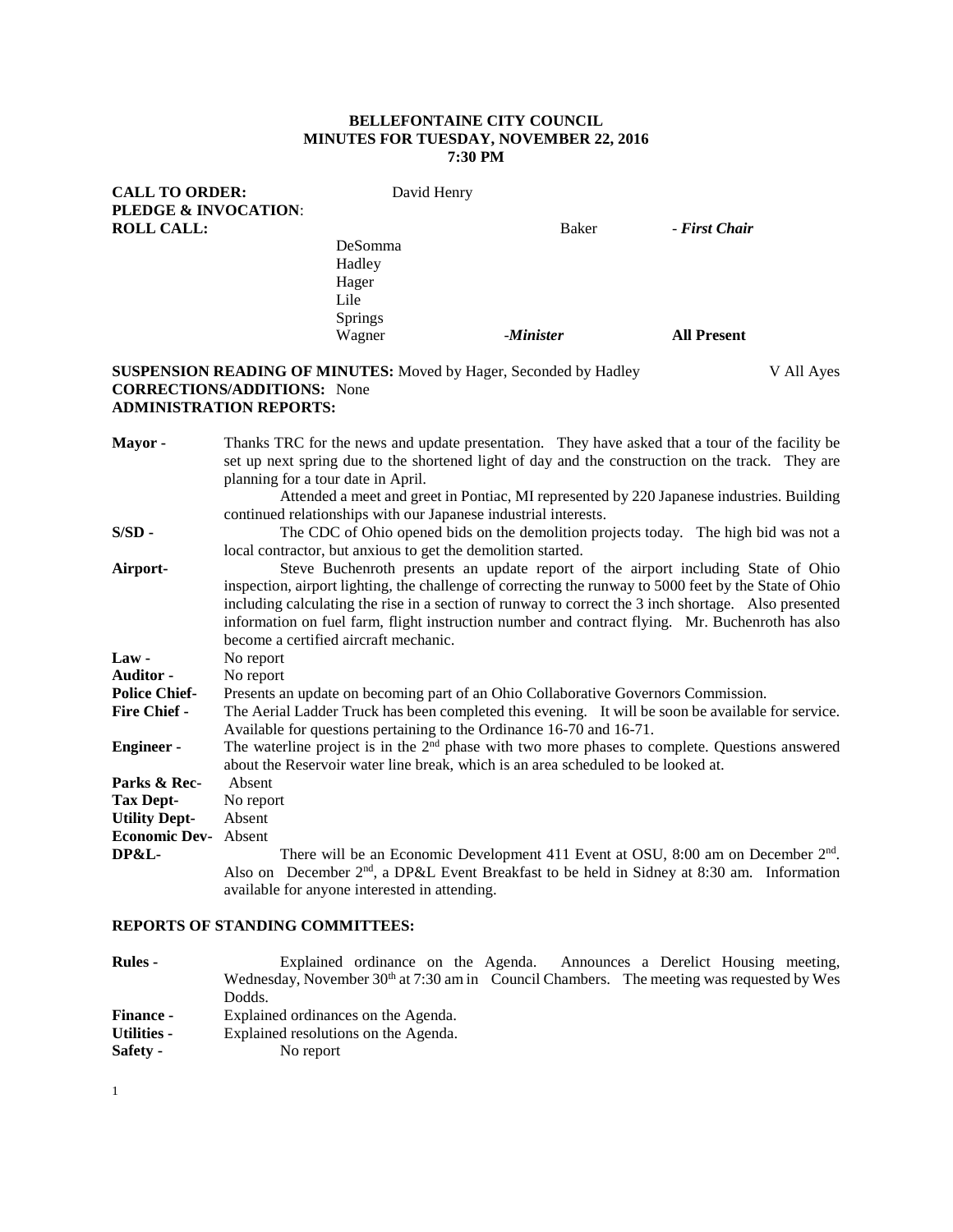**Streets -** Work in progress concerning Shady Lane including gathering of information from residents **Sidewalks, Curbs & Parks –** No report

**Audit -** The 2015 Audit has been released. Congrats to Mr. Reser and staff for a clean audit and the Auditor of State Award. The audit is available on the city website.

**COMMUNICATIONS FROM CITIZENS:** Logan Chaney, 109 Bell Pines Court, here to ask that sidewalks not be required on Bell Pines Court. A lot, Lot 105, was purchased by Mr. Chaney and a neighbor, between their properties and the closing is being stalled due to the unwanted sidewalk. No one on the street wants a sidewalk, even if the developer must pay the sidewalk costs. Mr. Chaney gave to Council, a paper signed by all residents on the street, stating that they do not want sidewalks installed. Mr. Chaney is asking Council for approval to split the lot and make an amendment to not have to install sidewalks. Questions are answered.

*President Henry assigns this to the Mr. Lile and the Sidewalks, Curbs and Parks Committee*

Mr. Notestine adds that the Planning Commission can waive the sidewalk rule and adds that there have been problems with the developer for this area.

# **INTRODUCTION OF ORDINANCES:**

### **1. ORDINANCES FOR 1ST READING**

- 16-64 A. AN ORDINANCE AMENDING THE BELLEFONTAINE CITY COUNCIL RULES FOR ELECTRONIC DELIVERY OF CERTAIN MATERIALS AND DECLARING AN EMERGENCY IN THE CITY OF BELLEFONTAINE, OHIO. **RULES**
	- 3RR Moved by Hager, seconded by Hadley V All Ayes Passage – Adoption-
- R16-65 B. A RESOLUTION AUTHORIZING THE ADOPTION OF A MUNICIPAL OPT-OUT NATURAL GAS AGGREGATION PROGRAM PLAN OF OPERATION AND GOVERNANCE FOR THE CITY OF BELLEFONTAINE, OHIO. **UTILITIES**
	- Adoption Moved by Wagner, seconded by Springs V All Ayes
- R16-66 C. A RESOLUTION AUTHORIZING THE SERVICE-SAFETY DIRECTOR TO ENTER INTO AN AGREEMENT FOR THE PURCHASE OF NATURAL GAS FOR THE MUNICIPAL OPT-OUT NATURAL GAS AGGREGATION PROGRAM FOR THE CITY OF BELLEFONTAINE, OHIO.

#### **UTILITIES**

Adoption - Moved by Wagner, seconded by Springs V All Ayes R16-67 D. A RESOLUTION AUTHORIZING THE SERVICE-SAFETY DIRECTOR TO ENTER INTO AN AGREEMENT FOR THE PURCHASE OF ELECTRICITY FOR THE MUNICIPAL OPT-OUT ELECTRICITY AGGREGATION PROGRAM FOR THE CITY OF BELLEFONTAINE, OHIO. **UTILITIES**

Adoption- Moved by Wagner, seconded by Springs V All Ayes

R16-68 E. A RESOLUTION AUTHORIZING THE ADOPTION OF A MUNICIPAL OPT-OUT ELECTRICITY AGGREGATION PROGRAM PLAN OF OPERATION AND GOVERNANCE FOR THE CITY OF BELLEFONTAINE, OHIO. **UTILITIES**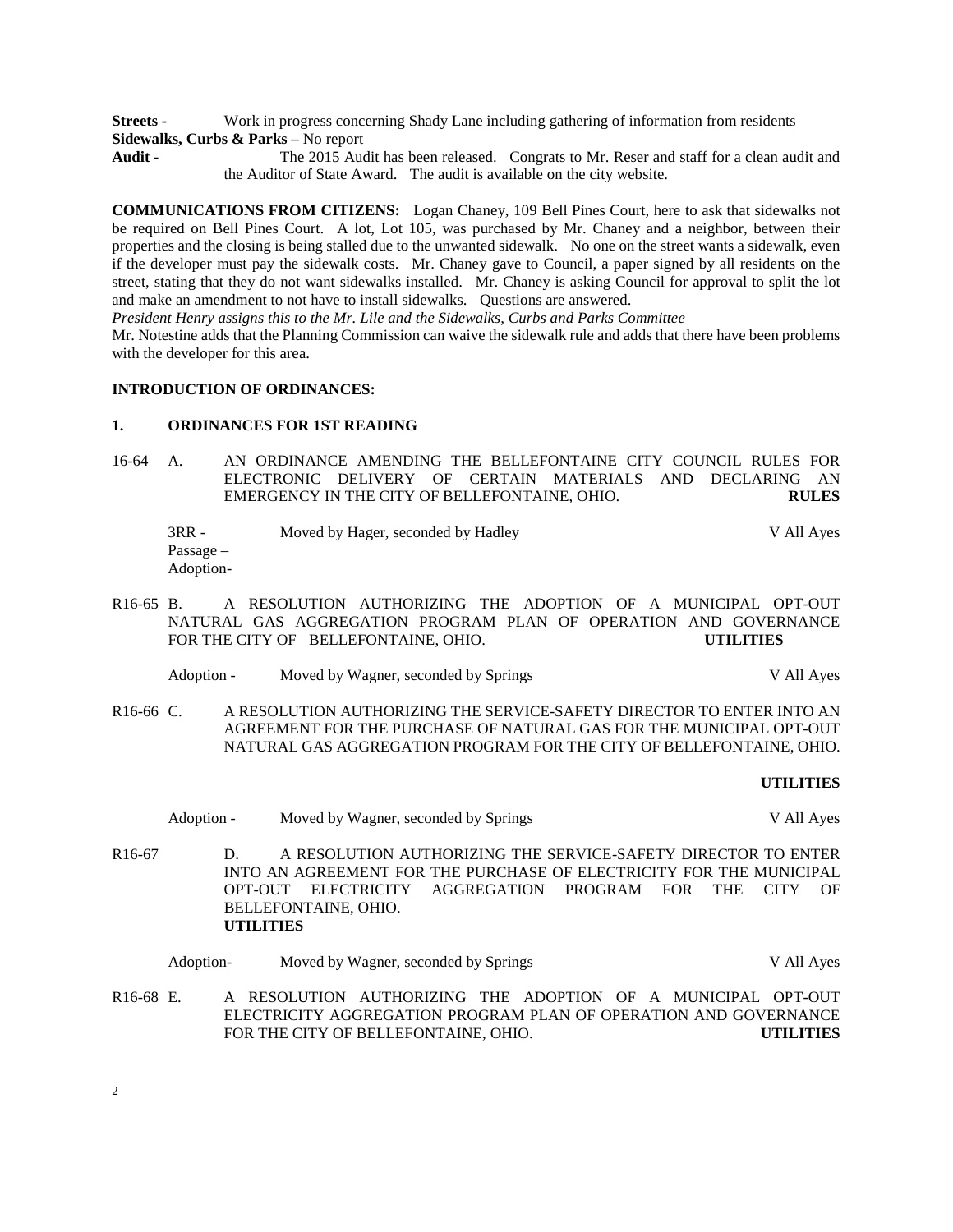16-69 F. AN ORDINANCE MAKING TEMPORARY APPROPRIATIONS FOR CURRENT EXPENSES AND OTHER EXPENDITURES DURING THE FISCAL YEAR BEGINNING JANUARY 1, 2017 AND ENDING DECEMBER 31, 2017 AND DECLARING AN EMERGENCY IN THE CITY OF BELLEFONTAINE, OHIO. **FINANCE** 3RR - Moved by Baker, seconded by Hadley V All Ayes Passage - Adoption – 16-70 G. AN ORDINANCE AUTHORIZING THE SERVICE-SAFETY DIRECTOR AND/OR FIRE CHIEF TO ENTER INTO A CONTRACT TO PURCHASE AN AMBULANCE FOR THE CITY OF BELLEFONTAINE FIRE DEPARTMENT PURSUANT TO THE APPROVED STATE TERM SCHEDULE OF THE STATE OF OHIO DEPARTMENT OF ADMINISTRATIVE SERVICES AND DECLARING AN EMERGENCY IN THE CITY OF BELLEFONTAINE, OHIO. **FINANCE** 3RR- Moved by Baker, seconded by DeSomma V All Ayes Passage-Adoption-16-71 H. AN ORDINANCE AUTHORIZING THE LOAN OF MONIES FROM FUND 615 REFUSE TO FUND 630 AMBULANCE AND DECLARING AN EMERGENCY IN THE CITY OF BELLEFONTAINE OHIO. BELLEFONTAINE, OHIO. 3RR- Moved by Baker, seconded by Desomma V All Ayes Passage-Adoption-16-72 I. AN ORDINANCE ESTABLISHING AND PROVIDING FOR COMPENSATION FOR THE BELLEFONTAINE MUNICIPAL COURT PROSECUTOR FRO 2017 AND DECLARING AN EMERGENCY IN THE CITY OF BELLEFONTAINE, OHIO. **FINANCE** 3RR- Moved by Baker, seconded by Hadley V All Ayes Passage-Adoption-16-73 J. AN ORDINANCE AUTHORIZING THE SERVICE-SAFETY DIRECTOR AND/OR FIRE CHIEF TO ENTER INTO CONTRACT FOR THE PURCHASE OF NEMSIS 3 COMPLIANT PATIENT CARE REPORTING SOFTWARE FOR THE CITY OF BELLEFONTAINE FIRE DEPARTMENT AND DECLARING AN EMERGENCY IN THE CITY OF BELLEFONTAINE, OHIO. **FINANCE** 3RR- Moved by Baker, seconded by DeSomma V All Ayes Passage-Adoption-*Motion to waive the 48 Hour Notification Suspension Rule moved by* Baker, *seconded by* DeSomma *V All Aye*s

Adoption - Moved by Wagner, seconded by Springs V All Ayes

# 16-74 K. AN ORDINANCE MAKING SUPPLEMENTAL APPROPRIATIONS AND AMENDING THE PERMANENT APPROPRIATIONS ORDINANCE FOR PURPOSES OF GENERAL, FIRE

3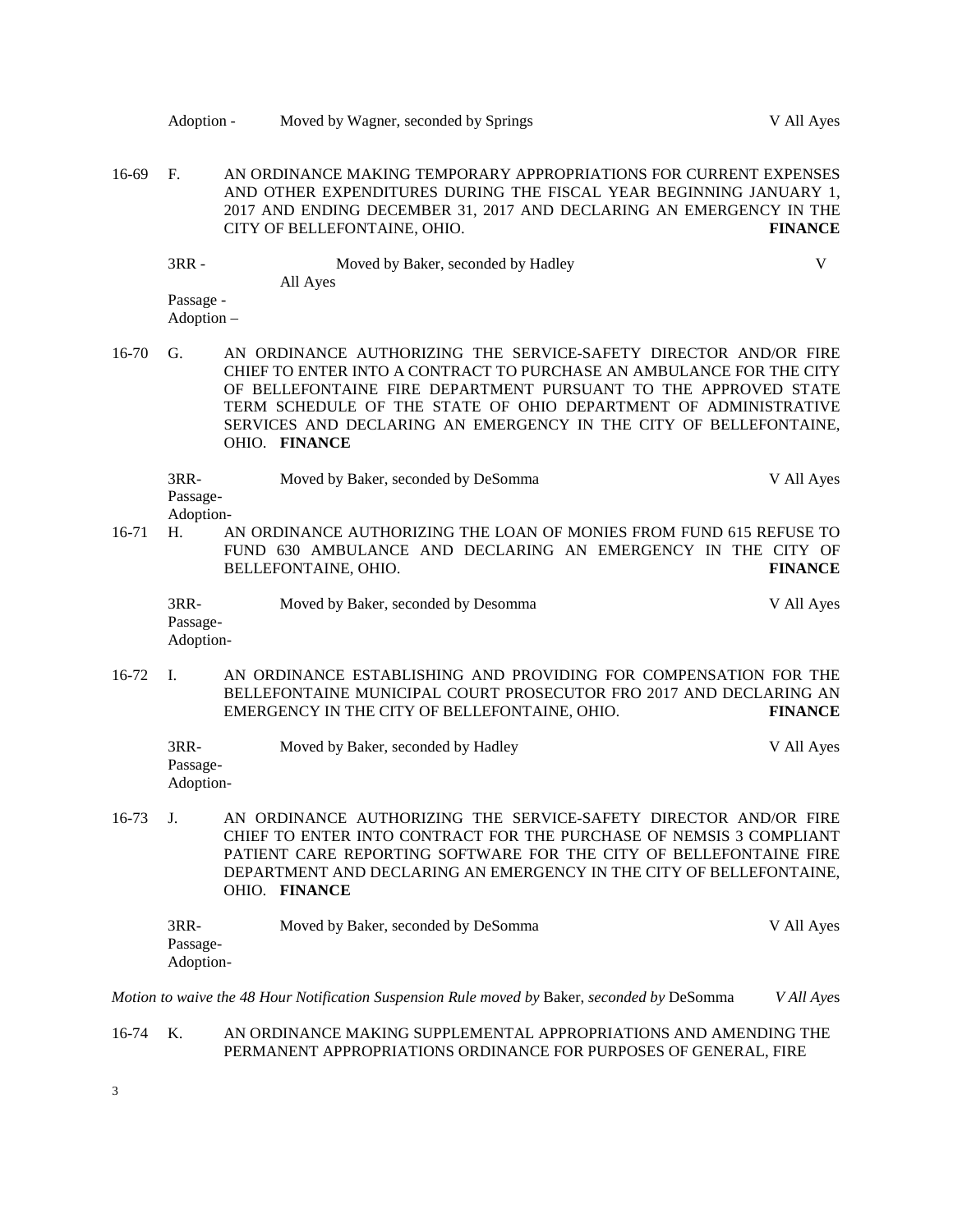DONATION, SOUTH TIF, REFUSE, AMBULANCE AND WORKERS COMPENSATION AND DECLARING AN EMERGENCY IN THE CITY OF BELLEFONTAINE, OHIO. **FINANCE**

3RR- Moved by Baker, seconded by DeSomma V All Ayes Passage-

Adoption-

## **2. ORDINANCES FOR 2ND READING**

- 16-60 A. AN ORDINANCE AUTHORIZING THE PURCHASE OF MISCELLANEOUS SUPPLIES, EQUIPMENT AND SERVICES FOR USE IN 2017, AND DECLARING AN EMERGENCY IN THE CITY OF BELLEFONTAINE, OHIO. **FINANCE**
	- 3RR Moved by Baker, seconded by DeSomma V All Ayes Passage - Adoption –

16-61 B. AN ORDINANCE ESTABLISHING AND PROVIDING FOR COMPENSATION OF DEPARTMENT HEADS AND SUPERVISORY HOURLY POSITIONS FOR CERTAIN CITY EMPLOYEES AND DECLARING AN EMERGENCY IN THE CITY OF BELLEFONTRAINE, OHIO (2017 SUPERVISORY WAGE ORDINANCE)

**FINANCE**

| 3RR-      | Moved by Baker, seconded by Hadley | V All Ayes |
|-----------|------------------------------------|------------|
| Passage-  |                                    |            |
| Adoption- |                                    |            |

16-62 C. AN ORDINANCE ESTABLISHING AND PROVIDING FOR COMPENSATION FOR CERTAIN SERVICE EMPLOYEES OF THE CITY OF BELLEFONTAINE AND DECLARING AN EMERGENCY IN THE CITY OF BELLEFONTAINE, OHIO. (2017 SERVICE WORKERS PAY ORDINANCE) **FINANCE**

3RR- Moved by Baker, seconded by Hadley V All Ayes Passage-Adoption-

16-63 D. AN ORDINANCE ESTABLISHING AND PROVIDING FOR COMPENSATION FOR CERTAIN HOURLY EMPLOYEES OF THE CITY OF BELLEFONTAINE AND DECLARING AN EMERGENCY IN THE CITY OF BELLEFONTAINE, OHIO. (2017 CLERICAL WORKERS PAY ORDINANCE) **FINANCE**

3RR- Moved by Baker, seconded by DeSomma Passage-Adoption-

# **3. ORDINANCES FOR 3RD READING**

**COMMUNICATIONS FROM CLERK:** No report

**COMMUNICATIONS FROM COUNCIL:** President Henry asks that everyone keep in mind moving or cancelling the 2nd meeting in December which would fall on the  $27<sup>th</sup>$ .

**ADJOURNMENT – 8:26 pm**

4